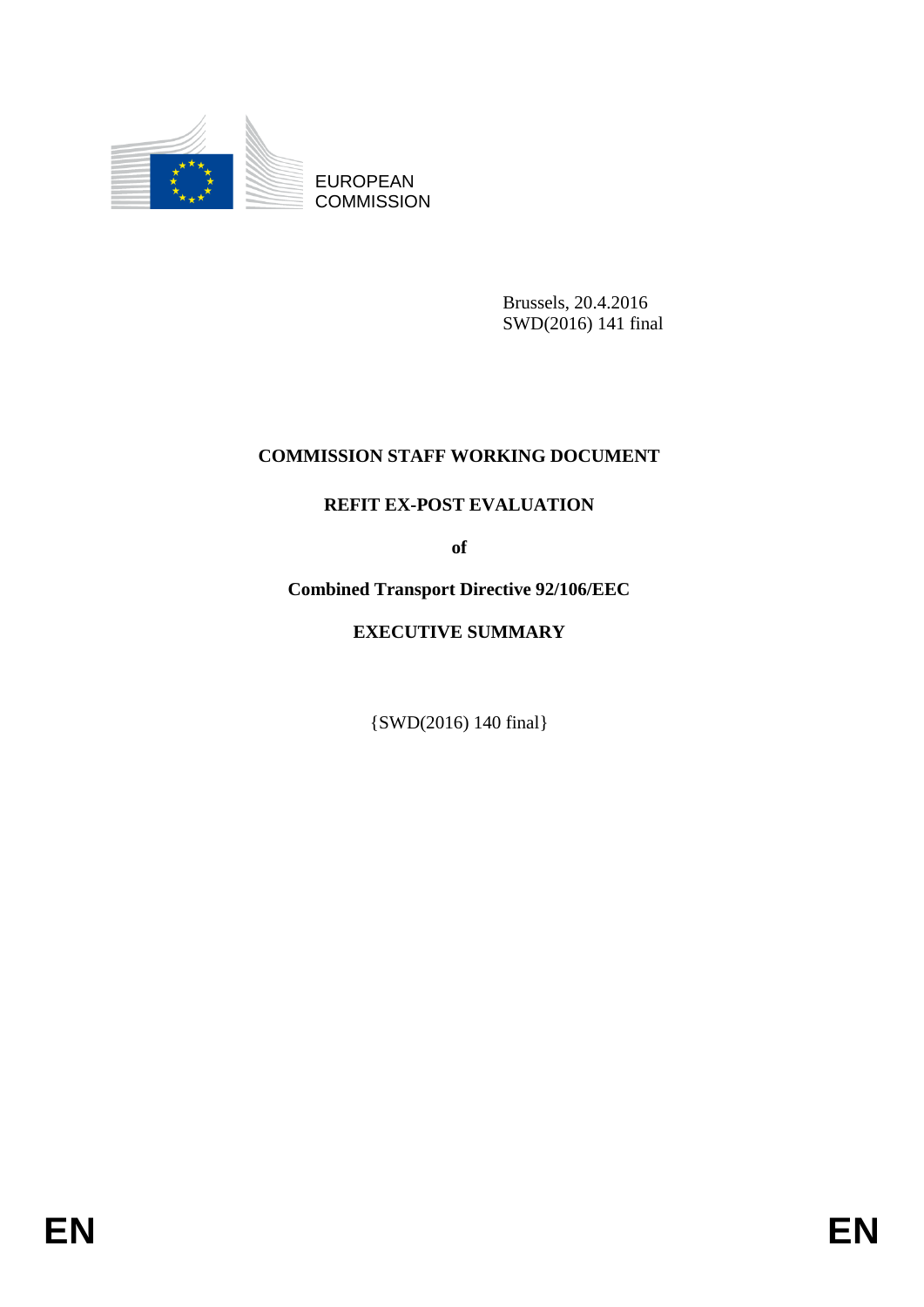## **1. EXECUTIVE SUMMARY**

1

Directive 92/106/EEC establishes common rules for the promotion of combined transport (Combined Transport Directive) in the EU. After more than 20 years in action, it was deemed appropriate to assess whether the Directive is still fit for its purpose, and it was hence subjected to a REFIT evaluation in the EU's Better Regulation framework. The current evaluation analyses whether the Combined Transport Directive has brought along the desired effects, whether it is still relevant to have an EU level instrument, whether it is in its current form effective and efficient, as well as if it is coherent with other EU policies. The evaluation covers the whole EU and the period from 1992 until today. The analysis is based on an external study carried out for the Commission in 2014 and on the results of the stakeholder consultations carried out in summer 2014, as well on Eurostat data, relevant policy documents of the Commission from the 1990s until today, models used by DG MOVE for analysing transport data and other relevant literature.

The Combined Transport Directive was introduced in an effort to curb the negative externalities of EU transport system and in particular of the road transport. The 1992 Transport White Paper that analysed the Community transport market and established the Community transport policy objectives had identified that road transport was responsible for the vast majority of environmental and social costs created by the transport sector such as costs resulting from pollution, congestion, excessive energy consumption and accidents and fatalities. It was concluded that the solution is to shift freight towards multimodal transport that uses in major part more sustainable modes of transport such as rail, inland waterways and maritime transport. However, it was also concluded that road transport was more competitive than other modes of transport and hence the shift could only be realised by providing support to multimodal solutions. It was against this background that the Combined Transport Directive was adopted. Combined transport is a type of multimodal transport where the transported goods are carried in intermodal loading units such as for example containers which are lifted from one mode of transport to another, and most importantly where the road leg is limited to short distance and the major part of the route is carried out by rail, inland waterways or maritime transport.

Overall freight transport increased over time due to reasons mostly outside of transport policy – the last 22 years have seen a major increase in the globalisation and this has resulted in an increased need for transportation of both intermediary products as well as final merchandise goods. When looking at the developments of combined transport in the last 22 years, we see that a considerable growth of the sector has taken place allowing shifting freight away from road in those years in the magnitude of 2.5 trillion tonne-kilometres, and created a saving of  $\epsilon$ 2.1 billion in 2011 alone<sup>1</sup>. However, within freight transport, road transport also continued to grow. The transport market today is still in the situation similar to that in 1992 where road transport dominates the haulage market, in particular as in the short term it is easier to start up road transport activities that require little investment from operators, are more flexible as regards destinations and have no transhipment costs. The resulting high negative externalities of the road sector continue to be a major problem, as the external costs of transport have not been fully internalised in the EU.

 $1$  It should be noted that not all the increase of combined transport in EU can be attributed to the Combined Transport Directive. During the 22 years changes in business models, the increased use of containers and the development of ICT as well as some national measures have also contributed to the growth of the combined transport market.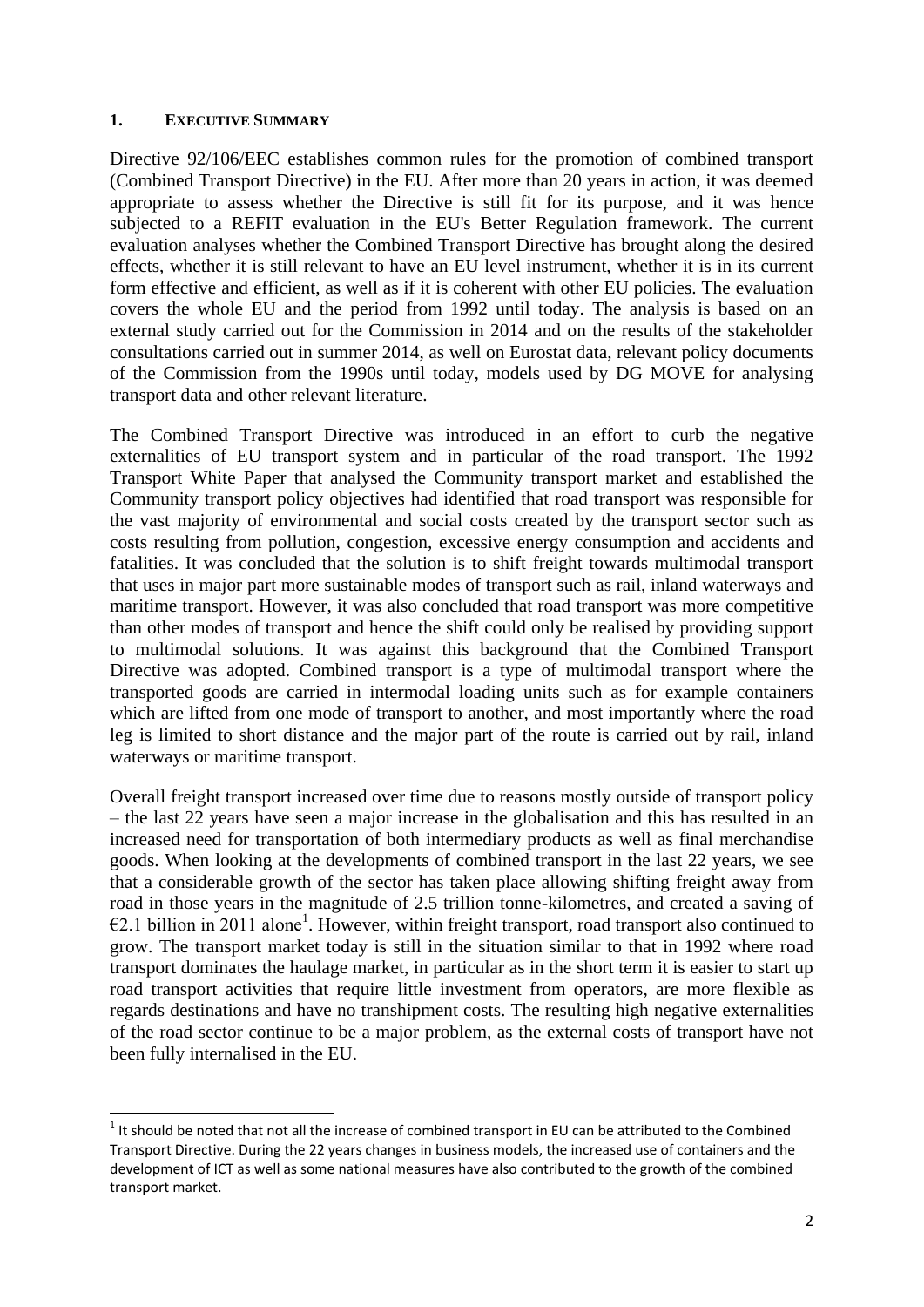This was also the conclusion of the 2011 White Paper on Transport, which concluded that further efforts are needed to shift the transport pattern in the EU, and set a target that by 2030 the EU should shift 30% of long-distance freight away from road. The Combined Transport Directive remains the only EU legal instrument in place that directly supports multimodal transport and hence continues to be a very relevant tool for the EU transport policy.

As regards the effectiveness of the Directive, both the data analysed as well as the opinions of stakeholders asked in the public consultation support the conclusion that the Directive continues to have a noticeable impact on the choice of combined transport. In addition to benefits discussed above, the analysis shows that the combined transport operations in the EU measured in TEU have quadrupled during the last two decades with a clear "jump" just after the implementation of the Combined Transport Directive allowing the combined transport sector grow on average at almost double the speed of road transport sector and increasing its share in total freight transport by 48%. The stakeholders, who were consulted in the public consultation on the Combined Transport Directive, consider that the combined transport market would not have grown at this speed on its own as the combined transport operations in EU would not be economically viable without the support offered by the Combined Transport Directive. However, a number of provisions of the Directive, such for example the requirement to use paper documents, are outdated since they reflect the market situation in 1992, thus lowering the effectiveness of the Directive. Other provisions of the Directive suffer from ambiguous language and have hence resulted in a diverging transposition and implementation at Member State level which causes daily practical problems to the industry and hence are not entirely effective. This is in particular the case as regards the definition and the provisions of transport documents.

As regards efficiency, it needs to be reiterated that the Combined Transport Directive does not create obligations, but establishes the eligibility for support measures. This means that it does not create unavoidable costs for the industry as the operators can decide if the burden of fulfilling the conditions of this Directive is worth the effort as compared to the benefits received. The industry overwhelmingly indicated in the public consultation that similar results in the combined transport sector could not have been achieved with less burdensome measures. The only efficiency problem reported by the industry is related to the inability to use electronic documents throughout the EU. As regards the cost for public administrations, no Member State was able to quantify the cost related to the implementation of this Directive, however in the public consultation the participating public administrations also agreed that the results could not have been achieved at lower cost.

Furthermore as the Directive addresses specifically cross-border transport between Member States, the smoothness of which depends on minimum differences between the legal systems, it has the potential of adding considerable value as opposed to each Member State regulating it on its own. In practice, however, due to problems identified under effectiveness and efficiency, the Combined Transport Directive does not currently realise its full potential added value at EU level.

Finally, the evaluation looked at the coherence of the Combined Transport Directive with related EU policy measures. Measures aiming to reduce negative externalities, including those in environmental policy as well as those in transport policy, are clearly coherent with the Combined Transport Directive. A specific analysis was carried out on the coherence with the Weights and Dimensions Directive (96/53/EC) as well as with the Regulation (EC) No 1072/2009 that establishes inter alia the rules for road cabotage. The Weights and Dimensions Directive complements the Combined Transport Directive by allowing heavier loads for